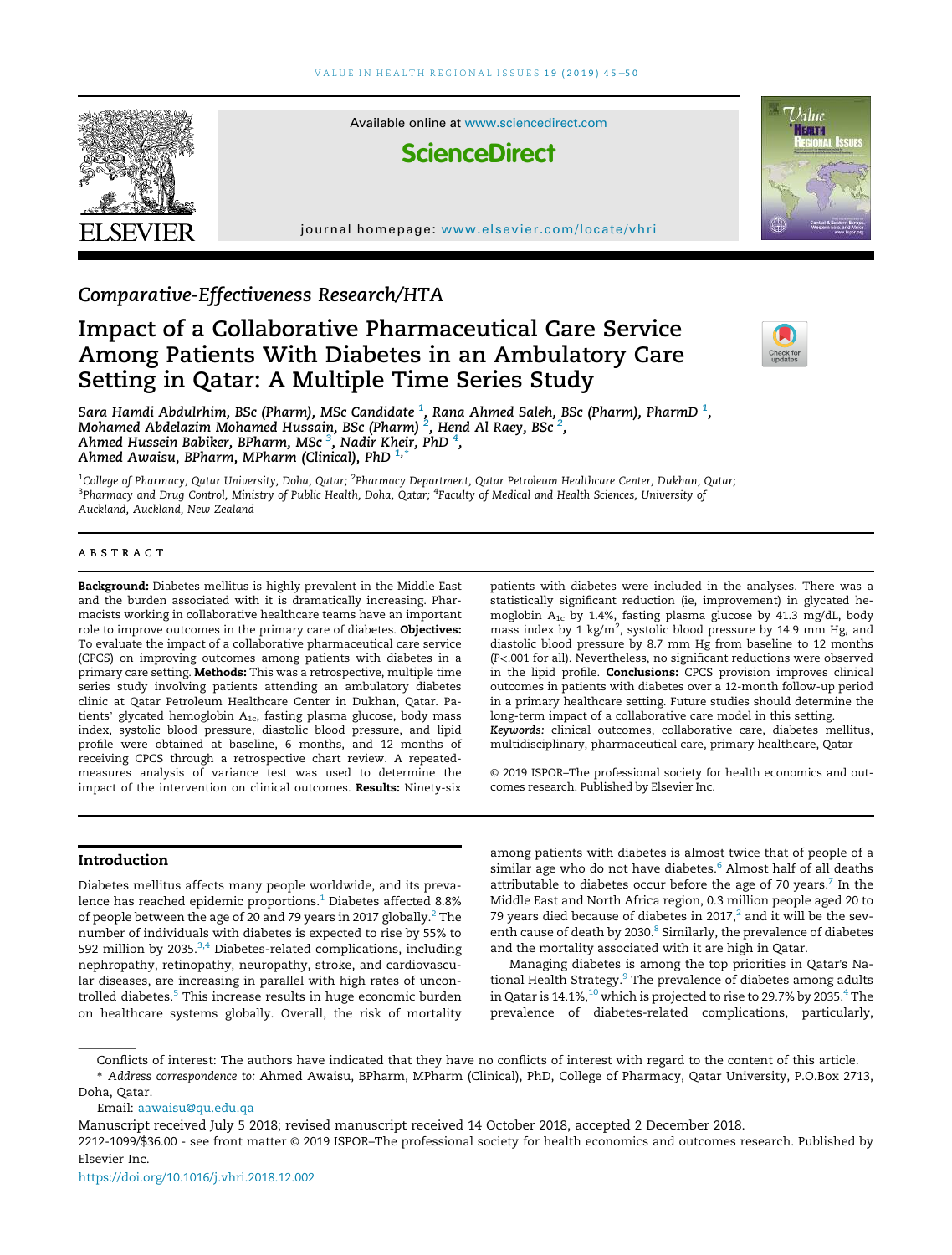nephropathy, retinopathy, and neuropathy, among Qataris with diabetes between 2011 and 2013was 12.4%, 12.5%, and 9.5%, respectively. $11$  Regarding cause-specific mortality, diabetes was responsible for 9.03% of deaths in Qatar.<sup>12</sup> In an unpublished study conducted in a primary healthcare center in Qatar, approximately 86% of patients with diabetes had uncontrolled diabetes (glycated hemoglobin  $A_{1c}$  [Hb $A_{1c}$ ] >7.5%). In another study among patients with uncontrolled diabetes in a primary care setting in Qatar, 73% of the patients were nonadherent to their medications. $^{13}$  Therefore, the high prevalence of diabetes and its complications, along with the increased prevalence of uncontrolled diabetes, signifies the importance of a patientfocused diabetes management service.

Diabetes management is not only restricted to medications but rather requires a multidimensional approach, including lifestyle-related aspects, medication-related aspects, selfmonitoring, and continuous follow-up.<sup>14</sup> This approach increases the need for specialized services and a multidisciplinary collaborative care model in managing diabetes to help improve clinical outcomes and reduce the risk of complications. Pharmacist-led services have been shown to be effective in managing many noncommunicable diseases including hypertension, asthma, arthritis, and others.<sup>15-17</sup> This service generally includes, but is not limited to, medication review, patient education and counseling, self-care empowerment, and lifestyle adjustment.<sup>18</sup> Furthermore, pharmacist-led interventions were shown to have a positive impact on patients with diabetes in terms of improved clinical outcomes, such as  $HbA<sub>1c</sub>$ , blood pressure (BP), medication adherence, and increased quality of life. $19-23$  Continuous improvements in health outcomes and cost savings were also evident when patients with diabetes received ongoing pharmaceutical care services from a community pharmacy diabetes care program. $^{24}$  In addition, several systematic reviews clearly support the impact of such services on reducing hospitalizations, risk of diabetes-related complications, and mortality. $25-28$ 

Although global evidence supports the positive impact of pharmaceutical care interventions among patients with diabetes, it is unknown whether such interventions would improve patient outcomes in a primary healthcare setting in Qatar. Pharmacists' roles are largely limited to traditional dispensing and medication reconciliation upon limited physician referrals within the primary care sector in Qatar. In addition, pharmacist-led services and collaborative care models vary among different countries and settings. To our knowledge, there were no studies conducted in Qatar to document and assess the impact of a pharmacist's care in the context of a collaborative pharmaceutical care service (CPCS) on the outcomes of diabetes.

Thus, the purpose of this study was to assess the impact of a CPCS on clinical outcomes among patients with diabetes receiving care in a primary care setting in Qatar. The study was conducted as per the international guidelines for conducting research in human subjects. Qatar Petroleum (QP) and Qatar University Institutional Review Board approved the research protocol and data collection instruments. Patient confidentiality was maintained, and their identifiers were not disclosed. As in most retrospective data collection studies, no patient consent was required for this study.

# Methods

#### Study Design

This was a multiple time series, retrospective study involving patients with diabetes attending a diabetes care clinic in Qatar.

#### Study Setting

This study was conducted at the diabetes clinic of QP Healthcare Center in Dukhan. The center provides various high-quality services including pharmacy, pathology, x-ray, ultrasound, and dental services to QP employees and their families, as well as other members of the community, including Qatar nationals and residents. The diabetes clinic has been providing pharmaceutical care to patients with diabetes and other chronic diseases in Qatar since 2007. Nevertheless, comprehensive documentation of the service through the Medical Information Management System was recently implemented in 2016.

#### Study Population and Participants

The study includes all adult patients previously or newly diagnosed with diabetes receiving care for diabetes at the QP Healthcare Center only. Patients were eligible to be included if they were 18 years or older, diagnosed with diabetes type 1 or type 2, and referred by the physician to the CPCS.

#### Sample Size and Sampling Technique

The sample size of 82 was estimated using G-Power 3.1 software (Heinrich-Heine University, Düsseldorf, Germany)<sup>29</sup> with the following inputs: (1) tails, 2; (2) effect size, 0.4 $^{24,30}$ ; (3)  $\alpha$  error probability, 0.05; and (4) power, 0.9. The effect size of  $HbA_{1c}$  obtained from the literature was used in the power analysis. After accounting for 20% missing or incomplete data, the total sample size needed was approximately 100 patients. Because the service documentation was introduced in 2016, it was expected that the population would be small. Therefore, universal sampling technique was applied to include all eligible patients who received the service and had complete documentation ( $n = 96$ ).

#### Description of the CPCS

Under the CPCS, the pharmacist in collaboration with a nurse educator undertakes medication reconciliation, drug therapy assessment, and patient and family education with the aid of audiovisuals, pictograms, and scheduled telephone follow-ups. The pharmacist also communicates with physicians to resolve any identified drug-related problems (DRPs) and documents the interventions using a specific intervention form. The intervention form is a modified version of pharmacist's workup of drug therapy documentation, which comprised the pharmacist's patient database, assessment of drug therapy, desired therapeutic outcomes, therapeutic alternatives, patient-specific recommendation, and monitoring and follow-up plan. The pharmacist and the nurse educator have full access to patients' electronic medical records. Each patient interaction lasts approximately 30 to 40 minutes. The frequency of follow-up varied according to each patient's need, but majorly done on a monthly basis. Regular face-to-face and telephone follow-ups are individualized on the basis of each patient's case. Moreover, patients can call the pharmacist at any time to inquire about or report any adverse event experienced. So far, only 1 pharmacist and 1 nurse educator are involved in the CPCS. The pharmacist has more than 10 years of experience in diabetes education in primary care settings. The pharmacist focuses on drug-related issues and monitoring, whereas the nurse educator focuses on non-drug-related issues such as lifestyle, psychosocial support, and self-care.

## Data Collection Instrument

We developed a data collection instrument to retrieve relevant data from the medical records. The form included the following sections: patient's sociodemographic information, clinical data, and diabetes-related outcomes. The instrument was reviewed by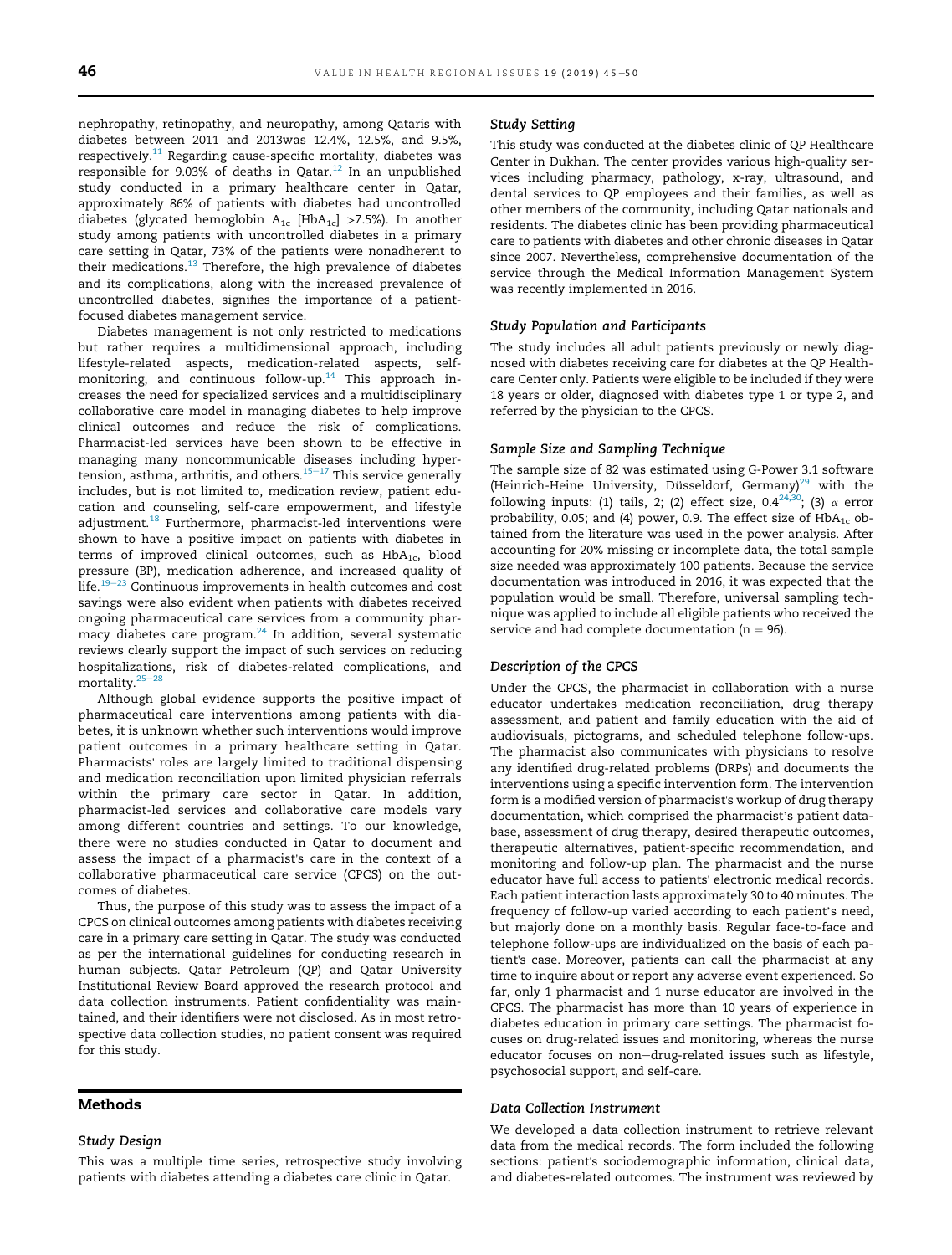2 experts in the research field (1 professor of clinical pharmacy and 1 practitioner from the hospital setting). The practicing pharmacist and nurse piloted the instrument by collecting data recorded from 2 randomly selected patients' medical records to ensure feasibility and efficiency of the data collection.

#### Outcome Measures

The primary outcome measures were clinical outcomes (ie,  $HbA_{1c}$ , fasting plasma glucose [FPG], BP, body mass index [BMI], and lipid profile). These outcomes were extracted for each patient at baseline (defined as the outcome measures at the beginning of the previous 12 months) and at 6 and 12 months of follow-up. The secondary outcome measure was DRPs identified by the pharmacist during the same follow-up period of 12 months.

#### Statistical Analysis

Data were analyzed descriptively and inferentially as appropriate using Statistical Package for Social Sciences software version 23.0 (IBM Corp, Armonk, NY) and Microsoft Excel. Frequencies and percentages were used to describe the patients' demographic and clinical characteristics at baseline. Repeated-measures analysis of variance test was used to compare the primary outcomes at baseline and after receiving the CPCS for 12 months. Comparisons were carried out using a significance level of .050 or less (2-sided P value).

## Results

# Baseline Sociodemographic Characteristics of the Study Patients

Ninety-six eligible patients with a mean age of  $49.8 \pm 9.2$  years (range 34-84 years) were included in the analyses. Only 1 patient was excluded because of incomplete profile data. Most (67.7%) were male and of Qatari (32.3%) or Indian (34.4%) nationality. Table 1 presents the baseline sociodemographic characteristics of the patients.

#### Baseline Clinical Characteristics of the Study Patients

As presented in Table 2, all patients had type 2 diabetes mellitus, with an average BMI of 29  $\pm$  5.4 kg/m<sup>2</sup>. Diabetes-related

Table 1 – Sociodemographic characteristics of patients with diabetes attending an ambulatory diabetes clinic in Qatar ( $n = 96$ ).

| Variable                         | n (%)          |
|----------------------------------|----------------|
| Age (y), mean $\pm$ SD           | $49.8 \pm 9.2$ |
| Sex                              |                |
| Male                             | 65 (67.7)      |
| Female                           | 31(32.3)       |
| Nationality                      |                |
| Indian                           | 33(34.4)       |
| Qatari                           | 31(32.3)       |
| Sudanese                         | 4(4.2)         |
| Others                           | 28 (29.2)      |
| Smoking status                   |                |
| Never smoked                     | 46 (47.9)      |
| Ex-smoker                        | 18 (18.8)      |
| Current smoker                   | 32 (33.3)      |
| SD indicates standard deviation. |                |

#### Table 2 – Baseline clinical characteristics of patients with diabetes attending an ambulatory diabetes clinic in Qatar  $-96$ ).

| Variable                                | n (%)           |
|-----------------------------------------|-----------------|
| Diabetes mellitus                       |                 |
| Type 1                                  | 0(0.0)          |
| Type 2                                  | 96 (100.0)      |
| Weight (kg), mean $\pm$ SD              | $79.9 \pm 16.6$ |
| Height (m), mean $\pm$ SD               | $1.7 \pm 0.1$   |
| BMI (kg/m <sup>2</sup> ), mean $\pm$ SD | $29.1 \pm 5.4$  |
| Comorbidities                           |                 |
| Hypertension                            | 94 (97.9)       |
| Coronary heart disease                  | (0.0)           |
| Dyslipidemia                            | 95 (99.0)       |
| Obesity                                 | 30 (31.3)       |
| Asthma                                  | 3(3.1)          |
| Diabetes-related complications          |                 |
| Macrovascular complications             |                 |
| Ischemic heart disease                  | 2(2.1)          |
| Peripheral vascular disease             | 2(2.1)          |
| Cerebrovascular disease                 | 0(0.0)          |
| Microvascular complications             |                 |
| Diabetic nephropathy                    | 52 (54.2)       |
| Diabetic neuropathy                     | 88 (91.7)       |
| Diabetic retinopathy                    | 1(1.0)          |
| $\cdot$ $\cdot$<br>.                    |                 |

BMI indicates body mass index; SD, standard deviation.

microvascular complications, namely, neuropathy and nephropathy, were prevalent in 91.7% and 54.2% of the patients, respectively. Nevertheless, a very small percentage of the patients experienced diabetes-related macrovascular complications such as ischemic heart disease (2.1%) and peripheral vascular disease (2.1%) (Table 2).

Figure 1 presents antidiabetic medication regimens received by the patients at baseline and at 12 months of follow-up. At baseline, most of the patients received 1 (25%), 2 (28.1%), or 3 (29.2%) oral hypoglycemic agents (OHAs). Nevertheless, more patients were switched to 1 OHA, 2 OHAs, or 1 OHA plus insulin (32.3%, 32.3%, and 21.9%, respectively) at 12 months of follow-up compared with the baseline. Moreover, the proportion of patients who were following only dietary restrictions with no antidiabetic medications increased from 1% to 6.3% at 12 months of the intervention.

## Clinical Outcome Measures

The changes in clinical outcomes from baseline to 12 months of receiving CPCS are presented in Table 3. Upon initiation of the intervention, each outcome was measured at baseline, 6 months, and 12 months.  $HbA_{1c}$  consistently and significantly decreased from baseline to 12 months (8.5%  $\pm$  1.4% vs 7.1%  $\pm$  1.1%) with a difference of 1.4% (P<.001). Similarly, FPG also significantly decreased from baseline to 12 months of the CPCS intervention by 2.3 mmol/L (8.6  $\pm$  2.1 mmol/L vs 6.3  $\pm$  0.6 mmol/L; P<.001). HbA<sub>1c</sub> and FPG consistently and significantly decreased from baseline to 12 months (HbA<sub>1c</sub>: 8.5% vs 7.1%; P<.001; FPG: 8.6  $\pm$  2.1 mmol/L vs 6.3  $\pm$  0.6 mmol/L; P<.001). Both systolic blood pressure (SBP) and diastolic blood pressure (DBP) significantly dropped by 14.9 and 8.7 mm Hg, respectively (P<.001), after 12 months of receiving CPCS. Furthermore, the weight and BMI of patients were significantly reduced by 3 kg and 1 kg/m<sup>2</sup>, respectively (P<.001 for both). Nevertheless, patients' lipid profiles (low-density lipoprotein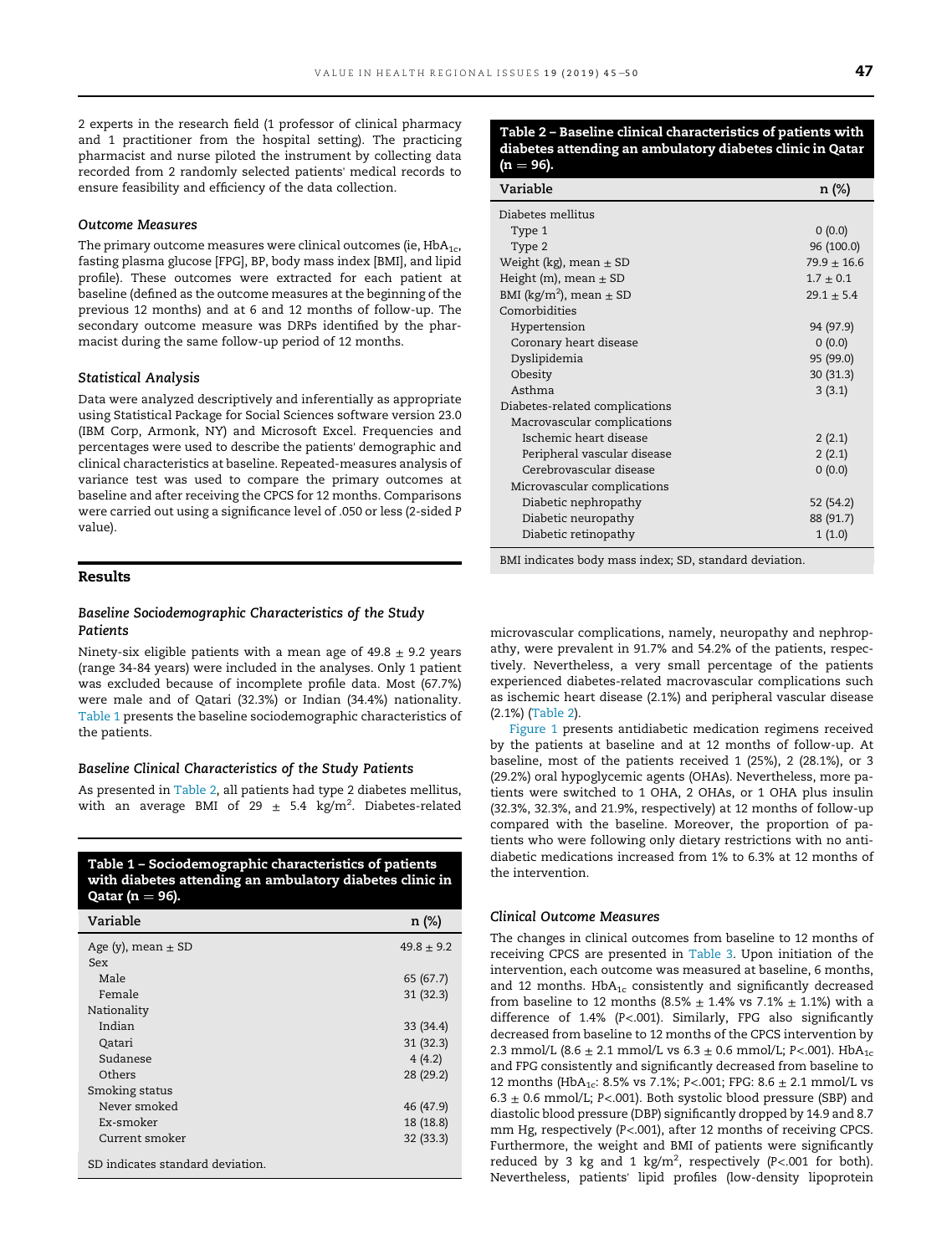

Fig. 1 – Medication regimens at baseline and 12-month follow-up. OHA indicates oral hypoglycemic agent.

cholesterol, high-density lipoprotein cholesterol, triglycerides, and total cholesterol) did not significantly change throughout the 12-month follow-up period.

#### Pharmacist-Identified DRPs

Table 4 presents the types of DRPs identified by the pharmacists who provided the CPCS at QP Healthcare Center during 2016. The American Society of Hospital Pharmacists classification 1996<sup>31</sup> was used to classify the DRPs. A total of 133 DRPs were identified. The most frequently identified DRPs were lack of understanding of the medication (39.8%), inappropriate dose, dosage

| Table 3 - Clinical outcome measures in patients with<br>diabetes attending an ambulatory diabetes clinic in Qatar<br>(n = 96). |                  |                  |                  |         |  |  |
|--------------------------------------------------------------------------------------------------------------------------------|------------------|------------------|------------------|---------|--|--|
| Outcome                                                                                                                        | Mean + SD        |                  |                  | P       |  |  |
| measure                                                                                                                        | <b>Baseline</b>  | 6 months         | 12 months        | value*  |  |  |
| Glycemic control                                                                                                               |                  |                  |                  |         |  |  |
| $HbA_{1c}$ (%)                                                                                                                 | $8.5 \pm 1.4$    | $7.4 \pm 1.2$    | $7.1 \pm 1.1$    | < .001  |  |  |
| FPG (mmol/L)                                                                                                                   | $8.6 \pm 2.1$    | $6.4 \pm 1.2$    | $6.3 \pm 0.6$    | < .001  |  |  |
| Anthropometry                                                                                                                  |                  |                  |                  |         |  |  |
| Weight (kg)                                                                                                                    | $79.9 \pm 16.6$  | $78.3 \pm 15.8$  | $76.9 \pm 15.4$  | < .001  |  |  |
| BMI $(kg/m^2)$                                                                                                                 | $29.1 \pm 5.4$   | $28.5 \pm 5.1$   | $28.1 \pm 5.1$   | < .001  |  |  |
| BP (mm Hg)                                                                                                                     |                  |                  |                  |         |  |  |
| Systolic                                                                                                                       | $140.2 \pm 15.7$ | $129.1 \pm 14.7$ | $125.3 \pm 11.3$ | < .001  |  |  |
| Diastolic                                                                                                                      | $84.7 \pm 9.5$   | $79.5 \pm 8.5$   | $76.0 \pm 6.7$   | $-.001$ |  |  |
| Lipid profile (mmol/L)                                                                                                         |                  |                  |                  |         |  |  |
| $LDL-C$                                                                                                                        | $2.7 \pm 0.8$    | $2.8 \pm 0.9$    | $2.7 \pm 0.9$    | .702    |  |  |
| $HDL-C$                                                                                                                        | $1.2 \pm 0.5$    | $1.2 \pm 0.5$    | $1.3 \pm 0.7$    | .551    |  |  |
| TG.                                                                                                                            | $1.6 \pm 0.9$    | $1.7 \pm 0.9$    | $1.7 \pm 0.9$    | .728    |  |  |
| TC.                                                                                                                            | $4.3 \pm 0.1$    | $4.3 \pm 1.1$    | $4.1 \pm 0.9$    | .101    |  |  |
|                                                                                                                                |                  |                  |                  |         |  |  |

BMI indicates body mass index; BP, blood pressure; FPG, fasting plasma glucose; Hb $A_{1c}$ , glycated hemoglobin  $A_{1c}$ ; HDL-C, highdensity lipoprotein cholesterol; LDL-C, low-density lipoprotein cholesterol; SD, standard deviation; TC, total cholesterol; TG, triglycerides.

\* P value was calculated using repeated-measures analysis of variance. Comparisons were made among all time points. No post hoc analysis was conducted.

form, schedule, route of administration or method of administration (17.3%), and actual and potential adverse drug events (14.3%).

#### Discussion

This is the first study in Qatar to evaluate the impact of a CPCS on diabetes outcomes in a primary healthcare setting. A significant improvement in the  $HbA_{1c}$  was observed over the 12-month follow-up period (P<.001). Consistent with our findings, Cranor and Christensen<sup>30</sup> showed that 57% of patients with diabetes who received the community-based pharmaceutical care service had achieved the target  $HbA_{1c}$  (<7.0%) at the end of 9 months of followup (P=.040). Other studies reported a similar reduction in HbA<sub>1c</sub> from baseline by 0.8% to 1.19% after a shorter follow-up period than in our study.<sup>19,23,24</sup> One study reported a decrease by 21% in the risk of any diabetes-related endpoint, 21% in diabetes-related deaths, 14% in myocardial infarction, and 37% in microvascular complications with each 1% decrease in  $HbA_{1c}$ .<sup>32</sup> Nevertheless, Machado-Alba et al<sup>33</sup> reported no  $HbA_{1c}$  improvement after pharmaceutical care provision. In the present study, FPG significantly dropped from baseline to 6 and 12 months by 41.3 mg/dL (ie, 2.3 mmol/L) (P<.001) compared with 27.2 mg/dL as reported by Obreli-Neto et al.  $34$ 

The intervention also led to a significant reduction in BMI (1 kg/ m<sup>2</sup>; P<.001) and weight (3 kg; P<.001) over the 12 months of followup. A study reported a similar significant reduction in BMI in patients receiving pharmaceutical care compared with the control group (29.1 kg/m<sup>2</sup> vs 29.7 kg/m<sup>2</sup>, respectively; P=.020).<sup>35</sup> Similarly, a randomized controlled trial reported BMI reduction by 1.05 kg/  $\rm m^2$  after patients received pharmaceutical care services for 12 months.<sup>36</sup> There was no effect of pharmaceutical care on weight reduction within and between groups as reported by another randomized controlled trial. $37$  Nevertheless, patients were followed up for only 4 months in the former study, which may be insufficient to show a significant reduction in weight.

Furthermore, SBP and DBP decreased by 14.9 and 8.7 mm Hg, respectively, at the 12-month follow-up. CPCS intervention led to a higher drop in BP compared with that in other studies with the same follow-up period. Pharmacists' interventions reduced SBP by 9 mm Hg over 12 months in 1 study.<sup>38</sup> Another study reported a decrease in SBP and DBP by 14 and 5 mm Hg, respectively, after pharmaceutical care provision.<sup>39</sup> One study, however, showed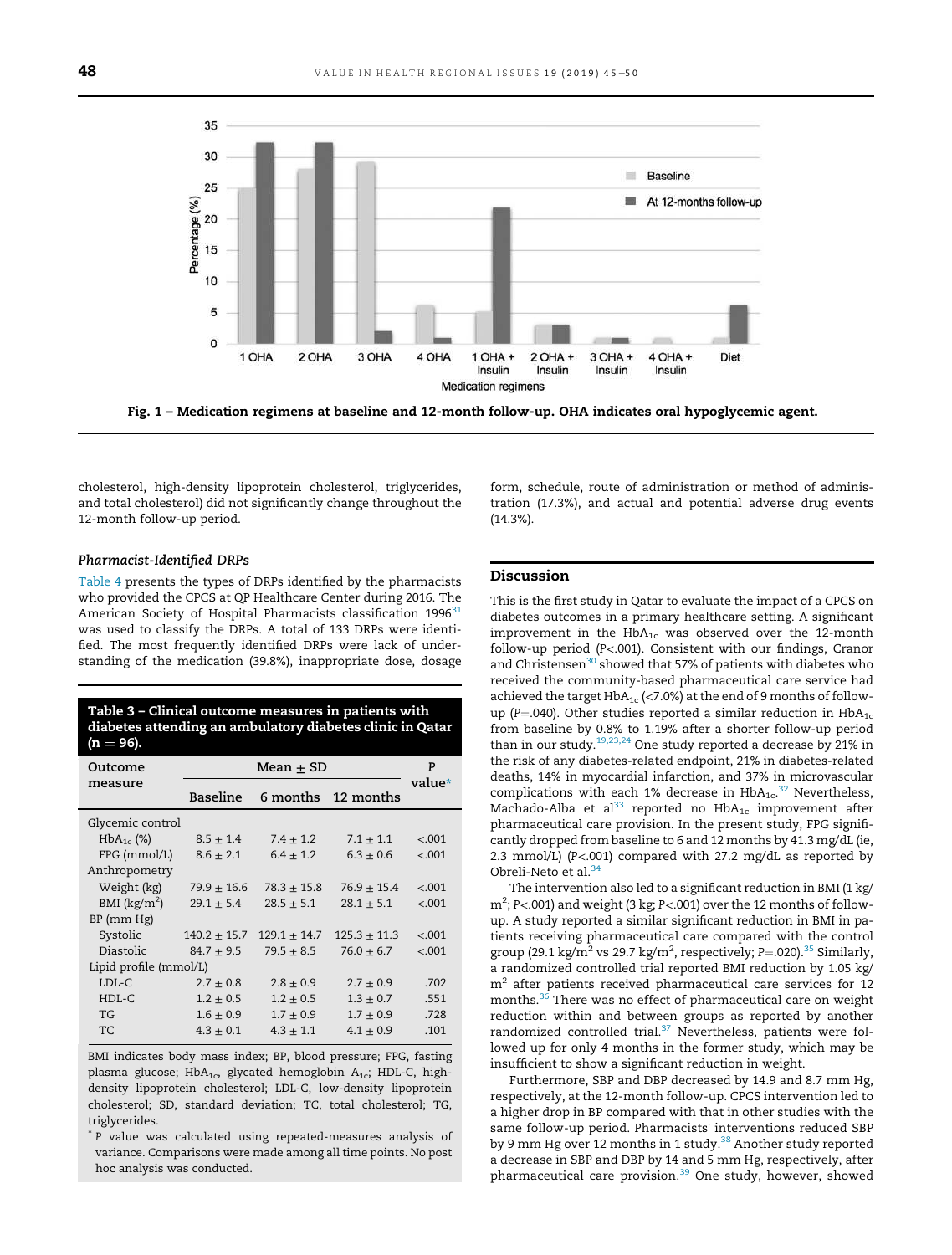| Table 4 – Types of drug-related problems identified by pharmacists among patients with diabetes attending an ambulatory<br>diabetes clinic in Qatar. |           |  |  |  |
|------------------------------------------------------------------------------------------------------------------------------------------------------|-----------|--|--|--|
| Type of drug-related problem                                                                                                                         | n (%)     |  |  |  |
| Lack of understanding of the medication                                                                                                              | 53 (39.8) |  |  |  |
| Inappropriate dose, dosage form, schedule, route of administration, or method of administration                                                      | 23(17.3)  |  |  |  |
| Actual and potential adverse drug events                                                                                                             | 19(14.3)  |  |  |  |
| Failure to receive the full benefit of prescribed therapy                                                                                            | 10(7.5)   |  |  |  |
| Condition for which no drug is prescribed                                                                                                            | 7(5.3)    |  |  |  |
| Failure of the patient to adhere to the regimen                                                                                                      | 7(5.3)    |  |  |  |
| Medication prescribed inappropriately for a condition                                                                                                | 5(3.8)    |  |  |  |
| Medication with no indication                                                                                                                        | 4(3.0)    |  |  |  |
| Actual and potential drug-drug, drug-disease, drug-nutrient, and drug-laboratory test interactions                                                   | 3(2.3)    |  |  |  |
| Therapeutic duplication                                                                                                                              | 2(1.5)    |  |  |  |
| Interference with medical therapy by social or recreational drug use                                                                                 | 0(0.0)    |  |  |  |
| Prescribing of medication to which the patient is allergic                                                                                           | 0(0.0)    |  |  |  |
| Problems arising from the financial impact of therapy                                                                                                | 0(0.0)    |  |  |  |

# Table 4 – Types of drug-related problems identified by pharmacists among patients with diabetes attending an ambulatory

that SBP and DBP did not change significantly after the pharmacist's intervention compared with the control group<sup>35</sup> within only 5 months. Planas et al<sup>40</sup> reported a significant reduction in SBP (15.2 mm Hg; P=.010), but not in DBP (4.4 mm Hg; P<.050), after a 9-month follow-up. Conversely, the Pharmacist Assisted Medication Program Enhancing the Regulation of Diabetes study reported significant improvement in DBP (intervention: 73.4 mm Hg; control: 77.6 mm Hg; P<.050), but not in SBP, by the end of a 12-month follow-up period.<sup>18</sup> A systematic review reported an SBP change between groups ranging between -3.3 and -23.05 mm Hg and a DBP change ranging between  $-0.21$  and  $-9.1$  mm Hg.<sup>41</sup> Tight BP control (<150/85 mm Hg) helps in reducing diabetes-associated macrovascular and microvascular complications and death according to the UK Prospective Diabetes Study 38.<sup>42</sup>

The lipid profile parameters (low-density lipoprotein cholesterol, high-density lipoprotein cholesterol, triglycerides, and total cholesterol) did not change significantly after the 12-month follow-up period (P=.702, .551, .728, and .101, respectively). Similarly, 2 studies reported a small, evident improvement in lipid profile that was not significant. $24,30$  The lipid profile parameters require a prolonged period of follow-up to show a clinically significant decrease compared with the baseline.

The collaborative aspect of the intervention helped in lowering multiple OHA use beyond 2 agents, but led to the addition of insulin to 1 OHA compared with the baseline. More patients were solely managed by diet after the 12-month follow-up. One study showed a significant improvement in the percentage of patients' medication understanding by 5.3% ( $P = .005$ ) and medication adherence by 0.9% (P=.001) compared with the baseline.<sup>23</sup> Another study, however, showed no effect of pharmaceutical care on the mean number of medications used per patient  $(P=.092)^{34}$  because authors reported only the mean number of drugs used in the last month of the 36-month study. This finding does not reflect the difference in medication use within the intervention group (preand postintervention) or the impact of the pharmacist's intervention in switching patients to more appropriate therapeutic regimens.

One hundred thirty-three DRPs were identified by the pharmacist and acted upon in collaboration with physicians. Jahangard-Rafsanjani et al $^{35}$  showed that pharmacist-delivered diabetes support program significantly increased the number of patients with drug therapy modification (21.3%) compared with the control group (7.5%) (P=.070). Another study reported that the most commonly identified DRPs were additional therapy needed and low dose.<sup>43</sup> Differences in DRP classification are attributed to differences in the settings and locations of practice.

There are several limitations to be considered when interpreting the results of the present study. We retrospectively evaluated the impact of CPCS on diabetes outcomes over time (baseline, 6 months, and 12 months) in the absence of a parallel control group. Future randomized controlled studies are needed to address this limitation. Furthermore, not all the patients included in the sample were new to the service; therefore, the baseline may not truly reflect the patients' values before receiving CPCS. Although the cohort may not be representative of the entire population with diabetes because of the absence of CPCS in other primary healthcare centers in Qatar, the results are of value because they provide evidence of the potential impact of CPCS on diabetes outcomes. Coincidently, all patients had type 2 diabetes, because the early incidence of type 1 diabetes in patients younger than 18 years was an exclusion criterion. The impact of comprehensive care may not necessarily be evident in young patients. In addition, the study followed patients for only 12 months, which may not be adequate to determine the longterm benefits of CPCS.

#### Conclusions

This is the first study in Qatar to evaluate the potential impact of CPCS on diabetes outcomes in a cohort of individuals with type 2 diabetes attending primary care clinics. Consistent with worldwide studies, this study confirms that in a primary healthcare center in Qatar, the implementation of an ambulatory, pharmacist-based intervention would potentially improve several clinical outcomes in patients with type 2 diabetes, including HbA<sub>1c</sub>, FPG, weight, BMI, SBP, and DBP. Furthermore, this service promotes comprehensive identification of DRPs in patients with diabetes who are followed by the pharmacist in the primary healthcare setting for the purpose of optimizing patient therapeutic outcomes. Future studies should use more robust, randomized, controlled trial designs and measure both short- and long-term benefits of CPCSs in primary care settings.

#### Acknowledgments

We thank the management of the Qatar Petroleum Healthcare for approving and supporting the study. We would also like to thank the Qatar Petroleum Healthcare Center in Dukhan for providing the resources to conduct this project.